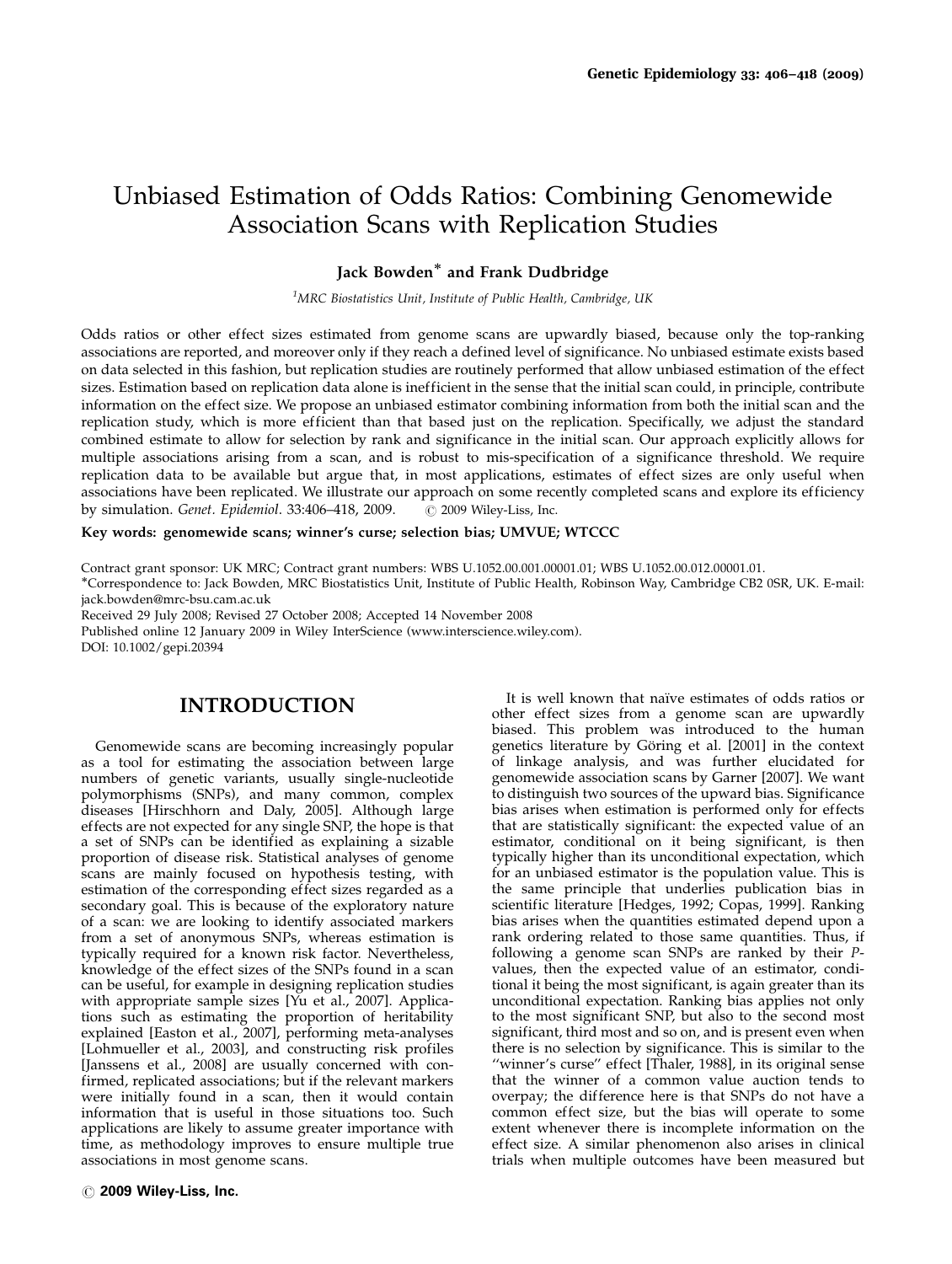only the most extreme outcome is reported [Hutton and Williamson, 2000; Williamson et al., 2005].

Although unbiased estimates of SNP effects are available from replication studies [Göring et al., 2001], it would be desirable to obtain them from genome scan data since their sample sizes are typically large and should therefore contain useful information. Several authors have, therefore, proposed to infer bias corrected estimates based solely on the initial sample data. To address significance bias Zöllner and Pritchard [2007] proposed to maximize the likelihood of the genotype data conditional on it passing a significance threshold. Using a general notation their approach seeks to maximize

$$
Pr(Data|significant, \theta) = \frac{Pr(Data|\theta)}{Pr(signification|\theta)} \tag{1}
$$

over parameters  $\theta$ , here the odds ratio and allele frequency. They applied this approach to multinomial data from contingency tables. Ghosh et al. [2008] and Zhong and Prenctice [2008] applied the same principle to the summary odds ratio, assumed to be normally distributed with its variance equal to the sample estimate. Although this is, in a sense, the correct model for the data, it does not lead to an unbiased estimate for  $\theta$ , as noted by those authors, and their results suggest a tendency to overcorrect.

Ranking bias was addressed by Sun and Bull [2005], who used bootstrapping and cross-validation to correct for the bias of point estimates for the top-ranking SNP. Their work is mainly developed for linkage analysis, and would seem to be very time-consuming for association analysis on the genomewide scale, although an application to a candidate-gene screen has been reported [Yu et al., 2007]. Again, this approach resulted in reduction of bias without achieving unbiased estimation.

In fact, while these methods show that bias corrections based on heavily selected data can be made, it is known that there is no unbiased estimate for the top-ranking effect [Putter and Rubinstein, 1968; Stallard et al., 2008], suggesting that the search for general unbiased estimators is futile. Here we take a different approach, by assuming that a replication study has been performed and then combining the estimates from both the initial scan and the replication to obtain an unbiased estimate that is more efficient than that based only on the replication data. In particular, our estimator has minimum variance, in a certain sense, among all unbiased estimators that use the full complement of data. We account for both significance bias and ranking bias, and our approach explicitly allows and adjusts for multiple associations in a scan. Although we need replication data to be available, we feel that this is not overly restrictive, because most applications of estimation will be concerned with validated associations. Indeed, replication is accepted as a sine qua non of genome scans [Chanock et al., 2007], so it is debatable whether we should be much concerned with estimation from the scan data only. Of course, the design of a replication study requires some estimate of effect sizes, but since replication will typically be attempted for several associations concurrently, a rough indication of the order of magnitude would suffice and this can be obtained by existing methods.

Our methodology originates from the adaptive clinical trial literature, and we will draw some comparisons

between the two fields. In the ''Methods'' section we describe our estimation procedure together with measures of bias and mean square error that are appropriate in this context. In the section ''Results'' we apply our approach to studies in the Wellcome Trust Case Control Consortium [WTCCC, 2007], leading us to illustrate some important aspects through simulations. We conclude with a ''Discussion''.

## METHODS

#### TWO-STAGE UNBIASED ESTIMATION

We assume a design consisting of a genomewide association scan (stage 1) followed by a replication study (stage 2) in which only SNPs meeting some selection criteria in stage 1 are of interest. Let  $X = \{X_i, i = 1, \ldots, k\}$ be the estimated effect sizes for  $k$  SNPs in stage 1, assumed to follow independent  $N(\mu_i, \sigma_{1,i}^2)$  distributions. In the casecontrol design  $X_i$  will usually be log odds ratios.  $\mu_i$  is unknown but its variance, although estimated in practice, will be assumed known. Denote the ordered stage 1 effects as  $X_{(i)}$  and define  $\mu_{(i)} = \mu_i$  when  $X_{(i)} = X_i$ . Note that we define  $\mu_{(i)}$  as the mean of the *i*th ranked effect, not the *i*th ranked mean, and that therefore  $\mu_{(i)}$  is a function of X. Define  $\sigma_{1,(i)}$  similarly. Let  $Y_i$  be the stage 2 estimate of the *i*th ranked effect in stage 1, so  $Y_i \sim N(\mu_{(i)}, \sigma_{2,i}^2)$ . The problem is to estimate  $\mu_{(i)}$  subject to selection criteria including specified values of i and a P-value threshold.

This scenario is similar to the pharmaceutical setting, particularly in early experimental trials, in which one is faced with determining the most promising of several experimental treatments. A well established and costeffective strategy is to test all  $k$  treatments in a first stage and to select the best performing treatment with the largest efficacy score,  $X_{(1)}$ , for further investigation [Thall et al., 1988; Stallard and Todd, 2003; Sampson and Sill, 2005]. When tested in isolation in stage 2, the efficacy score of this best performing stage 1 treatment,  $Y_1$ , follows  $N(\mu_{(1)}, \sigma_{2,1}^2)$ . Since it is the maximum of k normally distributed random variables  $E[X_{(1)}] \neq \mu_{(1)}$  [for details on the exact distribution of  $X_{(1)}$  see Sun and Bull, 2005]. The second-stage data give an unbiased estimate of  $\mu_{(1)}$ , but it is often overlooked on account of its large variance. For this reason a weighted average of the first- and secondstage data is sometimes taken, giving an estimator of the form

$$
\hat{\mu}_{(1)} = \frac{\sigma_{2,1}^2 X_{(1)} + \sigma_{1,(1)}^2 Y_1}{\sigma_{1,(1)}^2 + \sigma_{2,1}^2},\tag{2}
$$

which can be regarded as a maximum likelihood estimator (MLE). However,  $\hat{\mu}_{(1)}$  is biased because no account is made for selection at stage 1. For all stage 1 and 2 variances equal Cohen and Sackrowitz [1989] proposed an unbiased estimate for  $\mu_{(1)}$  of the form

$$
\tilde{\mu}_{(1)} = \hat{\mu}_{(1)} - \frac{1}{\sqrt{2}} \frac{\phi(W)}{\Phi(W)},
$$
\n(3)

where  $\phi(.)$  and  $\Phi(.)$  are the pdf and cdf of the standard where  $\varphi(.)$  and  $\Psi(.)$  are the pdf and cdf of the standard<br>normal distribution and  $W = \sqrt{2}(\hat{\mu}_{(1)} - X_{(2)})$ . This can be seen as a correction to the MLE which depends on  $X_{(2)}$ , the second best performing treatment in stage 1. The two-stage estimation procedure is necessitated by the fact that no unbiased estimate for  $\mu_{(1)}$  exists based only on (finite) stage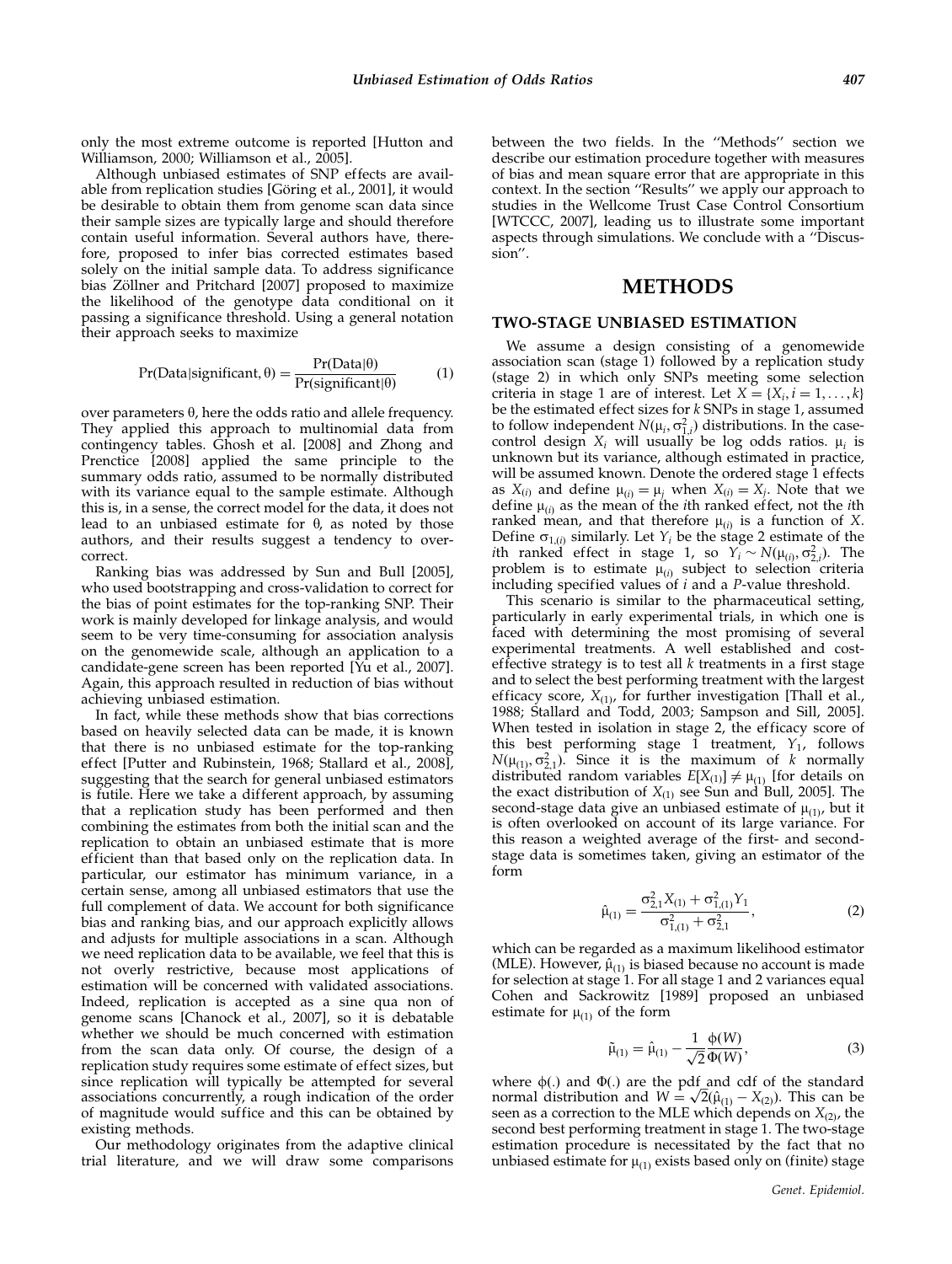1 data—see Stallard et al. [2008] for a theoretical explanation. This explains why the ''bias corrected'' estimates of Zöllner and Pritchard [2007], Ghosh et al. [2008], and Zhong and Prenctice [2008] are, nevertheless, still biased. In recent work Bowden and Glimm [2008] generalized this result to the ith ranked stage 1 effect, and also to allow unequal variances among all stage 1 and stage 2 estimates. The estimate for  $\mu_{(i)}$  in this case is

$$
\tilde{\mu}_{(i)} = \hat{\mu}_{(i)} - \frac{\sigma_{2,i}^2}{\sqrt{\sigma_{1,(i)}^2 + \sigma_{2,i}^2}} \frac{\{\phi(W_{i,i+1}) - \phi(W_{i,i-1})\}}{\{\Phi(W_{i,i+1}) - \Phi(W_{i,i-1})\}}, \quad (4)
$$

where

$$
W_{s,t} = \frac{\sqrt{\sigma_{1(s)}^2 + \sigma_{2,s}^2}}{\sigma_{1(s)}^2} (\hat{\mu}_{(s)} - X_{(t)}).
$$
 (5)

The MLE for the ith ranked effect is corrected by taking into account information from the  $(i - 1)$ th and  $(i + 1)$ th ranked stage 1 effects. In this formula  $X_{(0)}$  and  $X_{(k+1)}$  are defined as  $\infty$  and  $-\infty$ , respectively. The full proof of this result can be found in Bowden and Glimm [2008] but to motivate subsequent results we provide a summary of the main steps.

Without loss of generality we assume that the event  $Q$ :  $X_1 \geq X_2 \geq \cdots \geq X_k$  has occurred, so that  $X_i = X_{(i)}$ . Let  $X_i^c = X \setminus X_i$ . The pair  $X_i^c$  and  $Z_i = (\sigma_{2,i}/\sigma_{1,i})X_i +$  $(\sigma_{1,i}/\sigma_{2,i})Y_i$  are then sufficient and complete statistics for  $\mu_1, \ldots, \mu_k$ . The joint distribution of  $Y_i$  and  $X_1, \ldots, X_k$  given Q,  $f(Y_i, X|Q)$  is then transformed into  $f(X, Z_i|Q)$  and  $f(Y_i, X_i^c, Z_i|Q)$ . The joint density  $f(X_i^c, Z_i|Q)$  is obtained from the integral

$$
\int_{X_{i+1}}^{X_{i-1}} f(X, Z_i | Q) \, dX_i, \tag{6}
$$

which enables the density  $f(Y_i|X_i^c, Z_i, Q)$  to be expressed as the ratio  $f(Y_i, X_i^c, Z_i | Q) / f(X_i^c, Z_i | Q)$ . This is greatly simplified due to numerous cancellations, in particular the selection probabilities which are analogous to those that feature in the denominator of, and cause problems for, formula (1). Using the Rao-Blackwell theorem formula (4), which is  $E[f(Y_i|X_i^c, Z_i, Q)]$ , is the uniformly minimum variance unbiased estimator for  $\mu_{(i)}$ , conditional on Q (we call it the UMVCUE). This means that, given the ranking in stage 1, the estimator is unbiased for the corresponding effects and has minimum variance among all such unbiased estimators.

We now propose some modifications to this formula in order to apply the same estimation procedure to a genome scan followed by replication. Instead of the magnitude of the point estimates determining the rank order, it is more common in the genomewide setting to rank SNPs according to the statistical significance of their effects, and to restrict attention to those passing an initial P-value threshold  $p_{crit}$ . For a one-sided Wald-type test, we can make this extension by conditioning instead on the event

$$
Q^*: \frac{X_{(1)}}{\sigma_{1,(1)}} \ge \frac{X_{(2)}}{\sigma_{1,(2)}} \ge \cdots \ge \frac{X_{(k)}}{\sigma_{1,(k)}} \ge \Phi^{-1}(1 - p_{\text{crit}}). \tag{7}
$$

This leads to slight changes in the proof since conditioning on  $Q^*$  as opposed to  $Q$  changes the limits of integration for  $X_i$  and  $Y_i$ , with the result that  $W_{s,t}$ 

in (4) becomes

$$
W_{s,t} = \frac{\sqrt{\sigma_{1,(s)}^2 + \sigma_{2,s}^2}}{\sigma_{1,(s)}^2} \left(\hat{\mu}_{(s)} - \frac{\sigma_{1,(s)} X_{(t)}}{\sigma_{1,(t)}}\right).
$$
 (8)

For (8) to work generally we define  $X_{(k+1)}/\sigma_{1,(k+1)}=$  $\Phi^{-1}(1 - p_{\text{crit}})$ . This expression was noted in Bowden and Glimm [2008], though they did not allow for a P-value threshold. If SNPs that confer either an increased or decreased disease risk are of equal interest, as is usually the case, then the rank order of significance should be based on two-sided P-values. This now requires conditioning on the event

$$
Q^*: \frac{|X_{(1)}|}{\sigma_{1,(1)}} \ge \frac{|X_{(2)}|}{\sigma_{1,(2)}} \ge \cdots \ge \frac{|X_{(k)}|}{\sigma_{1,(k)}} \ge \Phi^{-1}\left(1 - \frac{p_{\text{crit}}}{2}\right). \tag{9}
$$

In Appendix A we show that the UMVCUE now becomes

$$
\tilde{\mu}_{(i)} = \hat{\mu}_{(i)} - \frac{\sigma_{2,i}^2}{\sqrt{\sigma_{1,(i)}^2 + \sigma_{2,i}^2}} \n\frac{\{\phi(W_{i,i+1}^{(0)}) - \phi(W_{i,i-1}^{(0)}) - \phi(W_{i,i+1}^{(1)}) + \phi(W_{i,i-1}^{(1)})\}}{\{\Phi(W_{i,i+1}^{(0)}) - \Phi(W_{i,i-1}^{(0)}) - \Phi(W_{i,i+1}^{(1)}) + \Phi(W_{i,i-1}^{(1)})\}},
$$
\n(10)

where

$$
W_{s,t}^{(p)} = \frac{\sqrt{\sigma_{1,(s)}^2 + \sigma_{2,s}^2}}{\sigma_{1,(s)}^2} \left(\hat{\mu}_{(s)} - (-1)^p \frac{\sigma_{1,(s)} |X_{(t)}|}{\sigma_{1,(t)}}\right) \tag{11}
$$

and  $|X_{(k+1)}|/\sigma_{1,(k+1)} = \Phi^{-1}(1-p_{\rm crit}/2).$ 

We shall work with this last form in the remainder of the article. Note that this estimator may be easily calculated in standard software, using only the summary estimates obtained in the two stages.

## ASSESSING POINT ESTIMATOR PERFOR-MANCE

We have proposed an unbiased estimate  $\tilde{\mu}_{(i)}$  for the effect size of a SNP association, conditional on its rank order and its passing a P-value threshold. Our intention is to compare the usefulness of this estimate to alternatives based on two-stage data. To do this we will calculate the bias and mean squared error of each estimator, to assess their bias-variance trade-offs. However, a subtle facet of this estimation problem is that the true effect of the ith ranked SNP,  $\mu_{\hat{\omega}}$  is not a fixed parameter, but is a random variable that can take any of the values  $\mu_1, \ldots, \mu_k$ . This means that standard formulas, such as that for the standard error of the MLE, are inaccurate because they do not allow for the variability in the effect being estimated. Furthermore, no exact formula for the UMV-CUE's variance is known [Cohen and Sackrowitz, 1989; Sill and Sampson, 2007]. Therefore, in accordance with Posch et al. [2005], Sill and Sampson [2007], and Bowden and Glimm [2008] we choose to evaluate a generic estimator  $\mu_{(i)}^*$ with the quantities

$$
b_{\text{sel}}(\mu_{(i)}^*) = \sum_{j=1}^k E[\mu_{(i)}^* - \mu_j | X_{(i)} = X_j] \Pr(X_{(i)} = X_j). \tag{12}
$$

$$
MSE_{\text{sel}}(\mu_{(i)}^*) = \sum_{j=1}^k E[(\mu_{(i)}^* - \mu_j)^2 | X_{(i)} = X_j] \Pr(X_{(i)} = X_j). \tag{13}
$$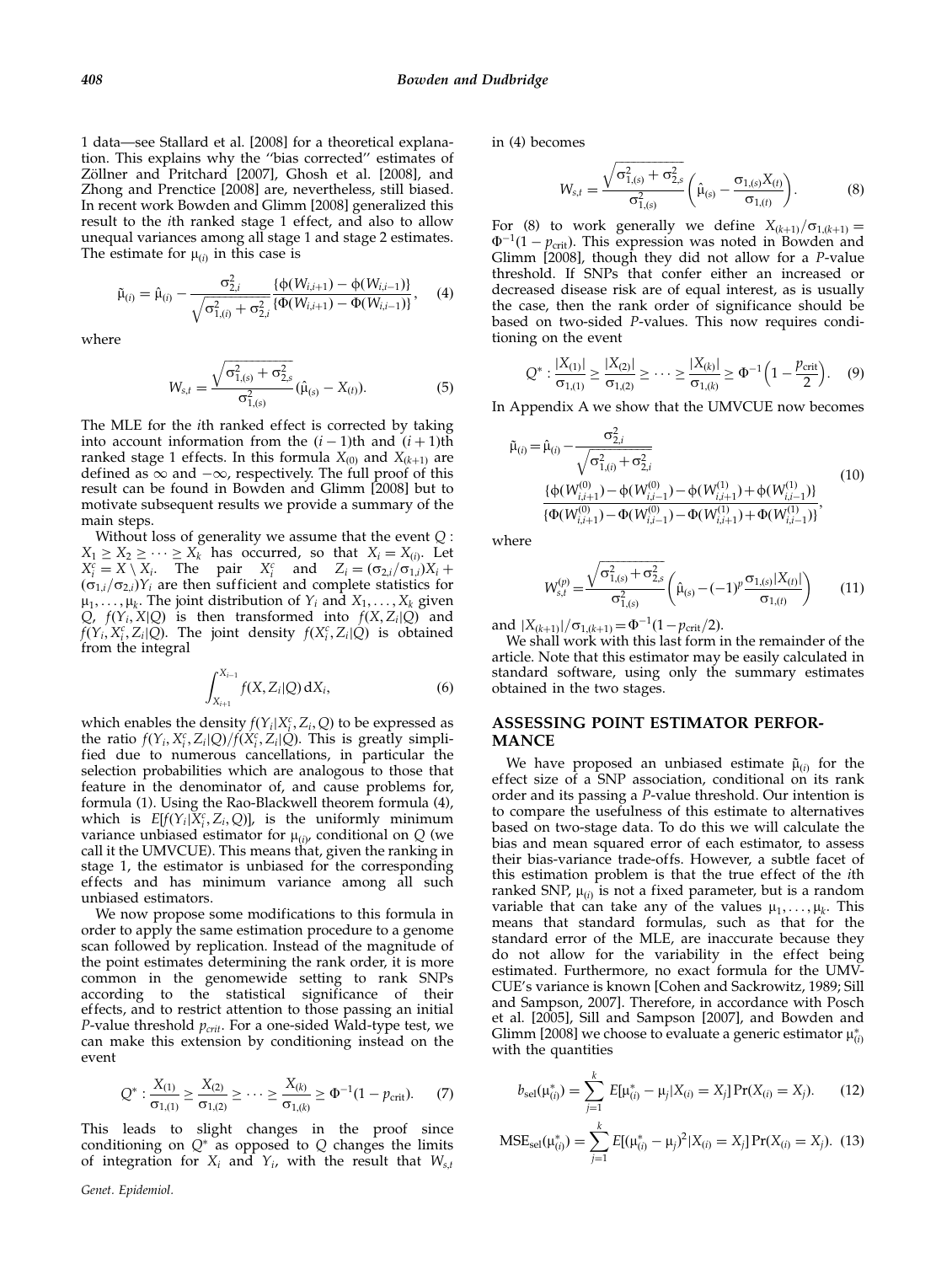These expressions are the weighted average bias and mean squared error over the distribution of the random variable  $\mu_{(i)}$ , which takes the value  $\mu_i$  with probability  $Pr(X_{(i)} = X_i)$ and can be evaluated to a high degree of accuracy by Monte-Carlo simulation.

This point of view also holds that the usual formula for the standard error of the stage 2 estimate is inaccurate when applied to estimating the top-ranking effects in stage 1. If a fixed SNP is specified in advance, then the usual standard error does reflect the sampling variation in stage 2, but if the SNP is regarded as random then the weighted average (13) is more appropriate. This forces a distinction between whether a SNP is regarded as definitively associated after stage 1, in which case the fixed effect view is reasonable, or whether stage 2 is regarded as an integral part of the discovery process, suggesting the random effect view. Both views are justifiable in real contexts, but our view is that if we will combine estimates from both stages, then we should allow for variation across both stages even when basing an estimate on stage 2 data only. Although this distinction may seem technical, it will be important for illustrating our claim that the UMVCUE estimator is more efficient than that based only on the stage 2 data.

## RESULTS

## APPLICATION TO WTCCC DATA

In 2007, the Welcome Trust Case Control Consortium published genome scans of seven common diseases [WTCCC, 2007]. About 2,000 cases for each disease and a common set of 3,000 controls were genotyped. While intended as a proof of concept, the study was perhaps more successful than expected, as for each disease a number of associations were successfully replicated. We illustrate our estimation approach on the results for two diseases: type-1 diabetes (T1D) [Todd et al., 2007] and Crohn's disease (CD) [Parkes et al., 2007]. These two were chosen because replication was attempted for several SNPs (10 and 11, respectively) and because both articles reported summaries of both the WTCCC and the replication data from which odds ratios and standard errors could be recovered. The two studies differed in the size of

the replication cohort, which has implications for mean squared error. Our results are intended to be illustrative and should not be taken as definitive estimates, as we have made some assumptions that may not have held in the original studies.

Todd et al. [2007] report robust associations for 15 SNPs in the WTCCC data, four of which were previously known and for which replication was not attempted. One SNP was identified by a 2-df genotype test, which we excluded because it is unclear how to allow for selection by the genotype test when estimating the allelic odds ratio. A follow-up study of 4,000 cases and 5,000 controls attained nominal significance for allelic tests of 7 SNPs out of 10 attempted. In Table I we show the estimated odds ratios from the WTCCC data and replication data, followed by three estimates that combine the two stages: the ordinary MLE, the corrected MLE of Zhong and Prenctice [2008] (called ZP), and our UMVCUE. For the ZP estimator we used the weighted average of corrected and uncorrected estimators (their equation 3.4) using the maximum likelihood adjusted estimator for a two-stage design with selection after the first stage only (their equation 2.3). For the ZP estimator and our UMVCUE we assumed a P-value threshold of  $2.25 \times 10^{-5}$ , which is the P-value for the Wald test of the least significant SNP taken forward. This was certainly not the selection criterion used in the original study, but it suffices for our illustration.

The stage 1 estimate is consistently higher than the stage 2 estimate and the UMVCUE, reflecting the upward bias. The MLE is similar to the combined odds ratios reported by Todd et al. [2007], and also shows an upward bias. The ZP estimate is consistently less than the MLE but greater than the UMVCUE, suggesting an incomplete bias correction. Since simulations based on only one significant SNP indicated a tendency to overcorrection [Zöllner and Pritchard, 2007; Ghosh et al., 2008], the upward bias here is likely due to uncorrected ranking bias. The UMVCUE is in good agreement with the stage 2 estimate, but can be higher or lower after taking the stage 1 results into account.

Parkes et al. [2007] report successful replication of 12 SNPs in a follow-up cohort of 1,182 cases and 2,024 controls. Of these, the significance of one (rs6887695) in the WTCCC scan was severely attenuated after data cleaning

TABLE I. The odds ratios (95% CIs) of 10 SNPs reported by Todd et al. [2007] in an initial scan (stage 1) and replication study (stage 2)

| Chr   | <b>SNP</b> | Stage 1 OR        | Stage 2 OR       | GZW  | <b>MLE</b> | ZP.  | <b>UMVCUE</b> |
|-------|------------|-------------------|------------------|------|------------|------|---------------|
| 12q24 | rs17696736 | 1.37 (1.27, 1.48) | 1.16(1.09, 1.24) | 1.37 | 1.23       | 1.23 | 1.19          |
| 12q13 | rs2292239  | 1.30(1.2, 1.41)   | 1.28(1.20, 1.37) | 1.29 | 1.29       | 1.29 | 1.27          |
| 16p13 | rs12708716 | 1.30 (1.19, 1.42) | 1.20(1.13, 1.29) | 1.27 | 1.24       | 1.23 | 1.21          |
| 18p11 | rs2542151  | 1.33(1.2, 1.48)   | 1.29(1.20, 1.38) | 1.27 | 1.30       | 1.30 | 1.29          |
| 4q27  | rs17388568 | 1.27(1.15, 1.40)  | 1.08(1.01, 1.16) | 1.20 | 1.14       | 1.10 | 1.08          |
| 5q14  | rs7722135  | 1.27(1.15, 1.40)  | 1.09(1.01, 1.17) | 1.11 | 1.15       | 1.10 | 1.08          |
| 2q11  | rs9653442  | 1.21(1.11, 1.31)  | 1.07(1.00, 1.15) | 1.08 | 1.10       | 1.06 | 1.05          |
| 2q13  | rs6546909  | 1.31 (1.16, 1.47) | 1.02(0.95, 1.10) | 1.09 | 1.12       | 1.04 | 1.02          |
| 10p11 | rs2666236  | 1.21(1.11, 1.31)  | 1.05(0.98, 1.13) | 1.05 | 1.11       | 1.08 | 1.07          |
| 1q32  | rs12061474 | 1.33 (1.18, 1.54) | 1.00(0.93, 1.08) | 1.08 | 1.10       | 1.04 | 1.00          |
|       |            |                   |                  |      |            |      |               |

Columns 1–4: Odds ratios are shown in the direction of increased risk. SNPs are ranked in order of stage 1 statistical significance. Columns 5–8: The one-stage correction of Ghosh et al. [2008] (GZW), the two-stage MLE, two-stage corrected MLE of Zhong and Prenctice [2008] (ZP), and our UMVCUE for the ith ranked stage 1 SNP's true odds ratio. MLE, maximum likelihood estimator; SNP, single-nucleotide polymorphism.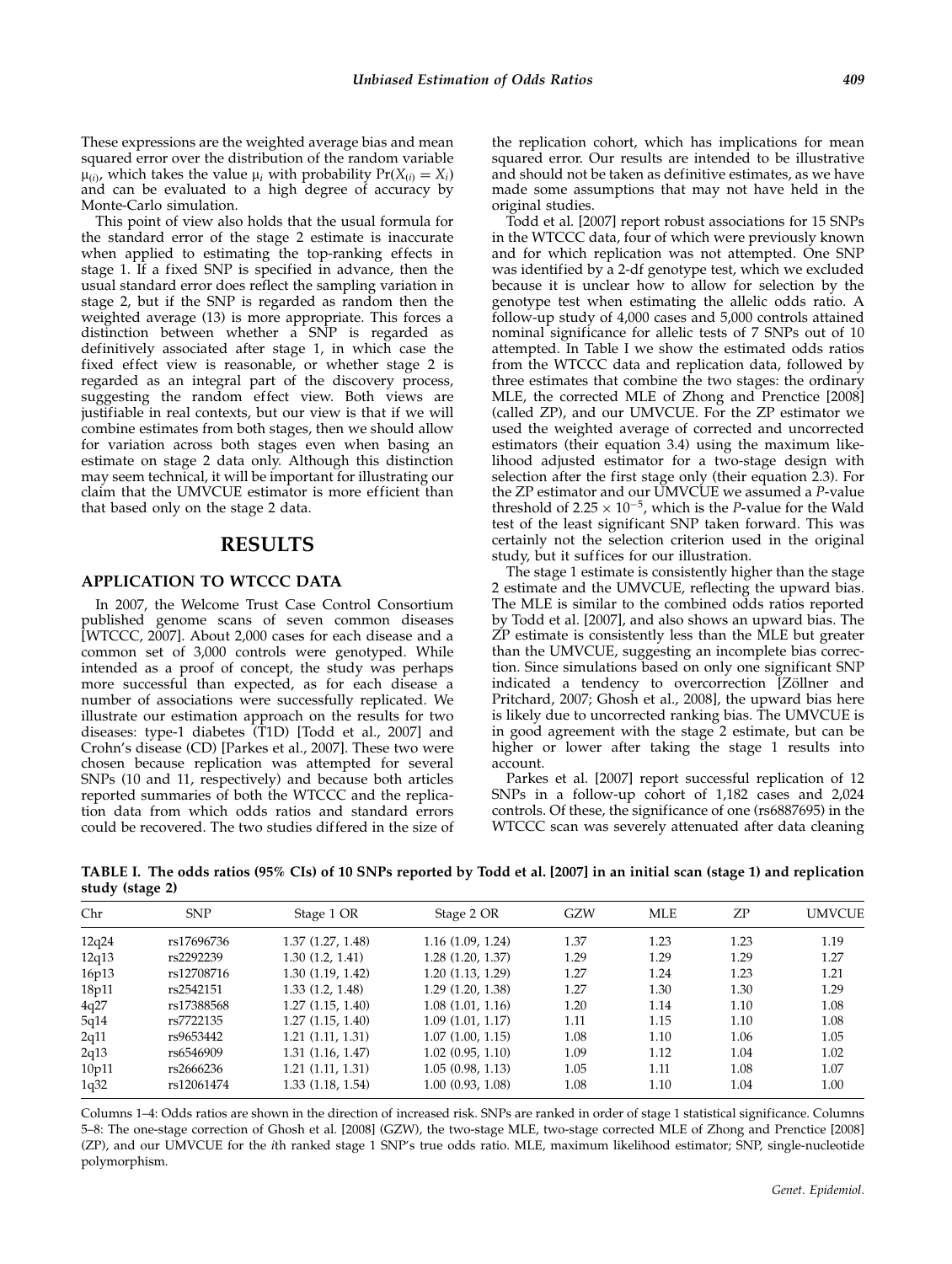| Chr   | <b>SNP</b> | Stage 1 OR            | Stage 2 OR        | GZW  | <b>MLE</b> | ZP   | <b>UMVCUE</b> |
|-------|------------|-----------------------|-------------------|------|------------|------|---------------|
| 5p13  | rs17234657 | 1.55 (1.38, 1.74)     | 1.16(1.05, 1.29)  | 1.55 | 1.39       | 1.39 | 1.16          |
| 5p13  | rs9292777  | 1.38(1.26, 1.51)      | 1.34 (1.21, 1.49) | 1.38 | 1.37       | 1.37 | 1.39          |
| 10q24 | rs10883365 | 1.27(1.17, 1.38)      | 1.18(1.02, 1.37)  | 1.26 | 1.24       | 1.24 | 1.16          |
| 18p11 | rs2542151  | 1.35(1.21, 1.50)      | 1.15(1.00, 1.32)  | 1.32 | 1.27       | 1.25 | 1.15          |
| 5q33  | rs13361189 | 1.51(1.30, 1.76)      | 1.38(1.20, 1.59)  | 1.46 | 1.46       | 1.45 | 1.40          |
| 3p21  | rs9858542  | $1.26$ $(1.15, 1.38)$ | 1.17(1.02, 1.34)  | 1.21 | 1.22       | 1.21 | 1.17          |
| 5q33  | rs4958847  | 1.35(1.20, 1.53)      | 1.36(1.19, 1.56)  | 1.26 | 1.36       | 1.35 | 1.35          |
| 5q23  | rs10077785 | 1.29(1.16, 1.43)      | 1.19(1.04, 1.36)  | 1.20 | 1.25       | 1.22 | 1.19          |
| 1q24  | rs12035082 | 1.22(1.12, 1.33)      | 1.14(0.99, 1.31)  | 1.15 | 1.19       | 1.17 | 1.15          |
| 21q22 | rs2836754  | 1.22(1.12, 1.33)      | 1.15(1.01, 1.32)  | 1.11 | 1.19       | 1.16 | 1.16          |
| 1q31  | rs10801047 | 1.38 (1.18, 1.61)     | 1.47 (1.29, 1.68) | 1.09 | 1.42       | 1.39 | 1.44          |

TABLE II. The odds ratios (95% CIs) of 11 SNPs estimated from allele frequencies reported by Parkes et al. [2007] in an initial scan (stage 1) and replication study (stage 2)

Columns 1–4: SNPs are ranked in order of stage 1 statistical significance. Columns 5–8: The one-stage correction of Ghosh et al. [2008] (GZW), the two-stage MLE, corrected MLE of Zhong and Prenctice [2008], and our UMVCUE for the ith ranked stage 1 SNP's true odds ratio. MLE, maximum likelihood estimator; SNP, single-nucleotide polymorphism.

 $(P = 0.01)$  so we exclude this from our illustration. In Table II we show the same five estimators of the odds ratios. The P-value threshold was now taken at  $4.9 \times 10^{-5}$ . The general pattern is the same in that the MLE and ZP show bias, whereas the UMVCUE is similar to the stage 2 estimate. In two cases, rs4958847 and rs10801047, the stage 2 estimates are actually higher than stage 1, which reflects sampling variation. The UMVCUE allows for this whereas for rs10801047 ZP has adjusted the MLE back toward the stage 1 estimate. Also the UMVCUE for the 2nd ranking SNP rs9292777 is higher than both the stage 1 and stage 2 estimates. This reflects a negative correction to the MLE, occurring because the stage 1 estimate shows less bias than expected given its ranking.

For comparison we also report the bias reduced estimates proposed by Ghosh et al. [2008], based only on the stage 1 data (specifically their ''compromise estimator"  $\mu_3$ ). Of course, if two-stage data are available it would make sense to use the full set of data, but it might be that one stage is sufficient for accurate estimation. The estimates in Tables I and II suggest that the bias correction is less complete than for the two-stage estimators, and the top-ranking SNPs remain severely biased owing to the correction for significance only. The estimates are fairly sensitive to the choice of P-value threshold, leading to differences between our results and those of Ghosh et al. [2008]. For example, for rs2542151 in T1D our estimated odds ratio was 1.27 using a *P*-value threshold of  $2.25 \times 10^{-5}$ , whereas Ghosh et al. [2008] obtained 1.09 using a P-value threshold of  $5 \times 10^{-7}$ .

## STOCHASTIC NATURE OF THE UMVCUE AND THE CONDITIONAL MLE

To gain some insight into the nature of these estimators, we show in Figure 1 the difference between the unadjusted combined log-odds ratios and the two bias adjusted estimators. The ZP estimator, which adjusts the estimates for passing a significance threshold  $p_{\text{crit}}$  at stage 1, makes no correction for the two most significant stage 1 SNPs found by Todd et al. [2007] or Parkes et al. [2007]. This is because these SNPs have P-values so far away from  $p_{\text{crit}}$  that selection is judged to have no biasing effect. Conversely, the largest correction is made to the SNPs that are least significant, and therefore closer to  $p_{\text{crit}}$ . On the other hand, the adjustments made by our UMVCUE are not only uniformly greater but also take the rank into account, leading to a less obvious relationship between the rank and the degree of adjustment.

Figure 2 plots the difference between the stage 2 estimates and our UMVCUE. We see that the bias corrected UMVCUE is distributed around the unbiased stage 2 estimate. The correlation between the UMVCUE and the stage 2 estimated log-odds ratios is 0.99 and 0.98 for the T1D and CD data, respectively, and the two estimates are very close, differing by less than 0.05. It might seem that the UMVCUE adds little value to the simple stage 2 estimate, but that conclusion would be misleading. In the T1D data, stage 2 is rather larger than stage 1, with the result that the unadjusted MLE is already quite close to the stage 2 estimate, so that the bias adjustment brings the estimate closer still to stage 2. In the CD data, however, the ZP estimate is generally close to the unadjusted MLE, suggesting that the significance bias is not severe, but there is a strong discrepancy with the UMVCUE for the top- and bottom-ranking SNPs. Here, the ranking in stage 2 is so discrepant from that in stage 1 that the conditioning on rank used by the UMVCUE results in much stronger weight being placed on stage 2. So for example, the information on rs17234657 provided by stage 2 suggests that its top ranking in stage 1 is very unlikely, and thus that the stage 1 estimate is severely biased. The closeness of the UMVCUE to the stage 2 estimate in this case is therefore due to the rank adjustment of the UMVCUE and not to any loss of information from stage 1. Below we will show that the relative information in the two stages determines the efficiency of the UMVCUE compared to the stage 2 estimator, and that our estimator can include substantial information from stage 1. In these data, however, the closeness of the UMVCUE to the stage 2 estimates suggests that the stage 1 estimates are themselves close to their expected values after allowing for selection bias.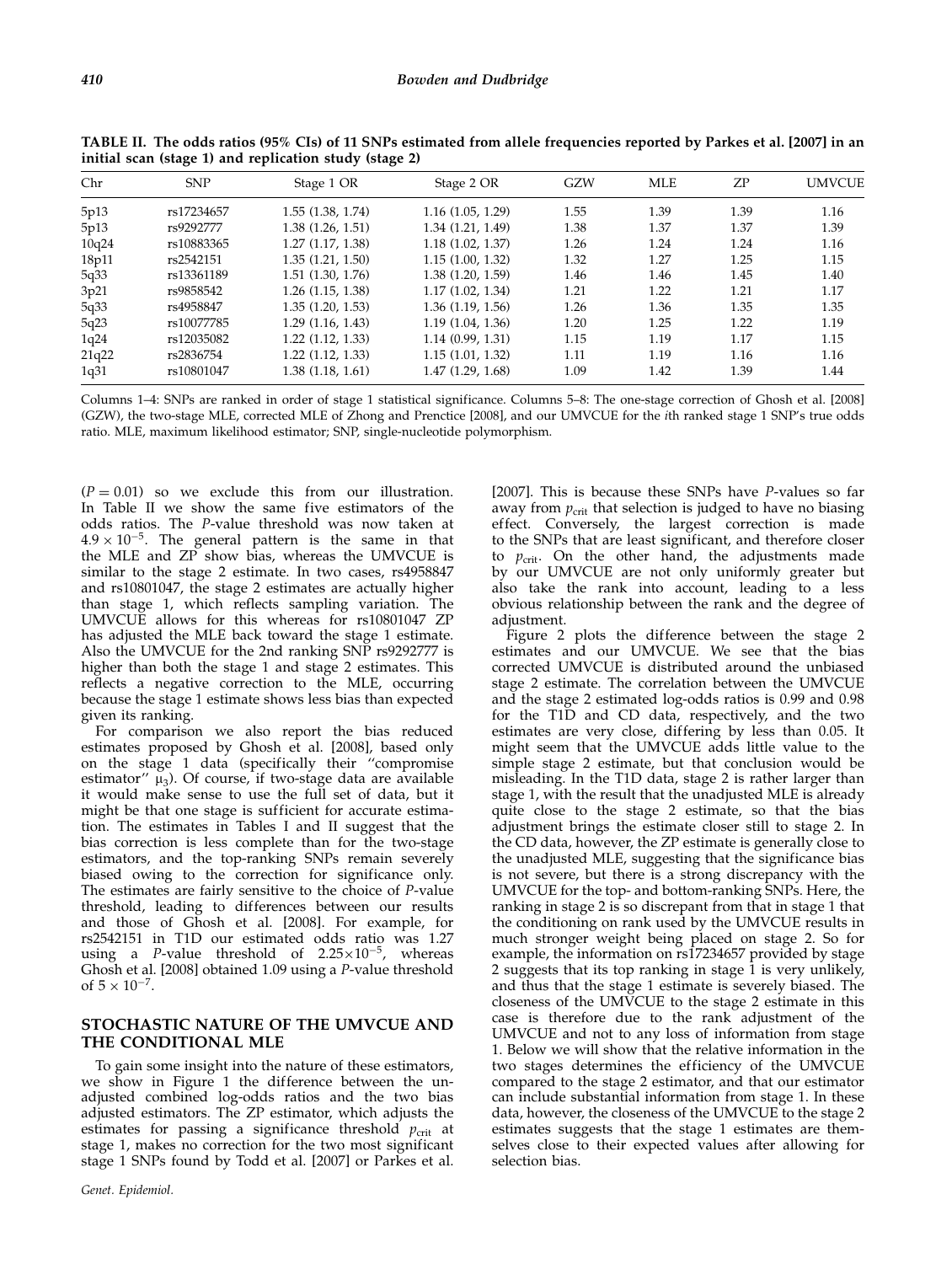

Fig. 1. Top: Difference between the MLE and the corrected MLE of Zhong and Prenctice [2008]. Bottom: Difference between the MLE and the UMVCUE. MLE, maximum likelihood estimator.

#### BIAS AND MSE

To evaluate the bias and MSE of the proposed estimators, as defined in (12) and (13), we need to repeatedly simulate multiple effects from a genome scan. We took two approaches to doing this using the T1D and CD results as a model. In the first simulation (method A) we conditioned on detecting a fixed set of SNPs, so we consider genome scans that detect these and only these SNPs. This just involves sampling the log odds ratios from their normal distributions, truncated to allow for the Pvalue threshold. For each disease, we took the UMVCUE estimates and stage 2 allele frequencies from Tables I and II as fixed, and the same sample sizes as used in the original studies [Todd et al., 2007; Parkes et al., 2007]. Details of the sampling procedure are given in Appendix B. Here and subsequently our simulations use 10,000 replicates.



Fig. 2. Difference between the stage 2 estimates and the UMVCUE.

We considered four estimators based on two-stage data: the unadjusted MLE, the corrected MLE of Zhong and Prenctice [2008] (ZP), our UMVCUE, and the estimate from stage 2 only. Figure 3 confirms that the MLE and ZP are biased, whereas the UMVCUE and stage 2 estimators are unbiased. Figure 3 also shows that the MSE of the UMVCUE is always less than that of the stage 2 estimator; the improvement is greater for the CD results, in which the stage 2 sample size was smaller than for the T1D study. The error of the UMVCUE can be either greater or less than that of the MLE; it seems to be more dependent on the sample size in stage 2, with greater error when stage 2 is small.

Notice that there is actually a downward bias in the MLE for the 2nd-ranked SNP in CD. This is because the power for the two highest ranking SNPs is so much higher than that of the others that these two SNPs are always the two highest ranking, but their power is roughly equal. The SNPs then form two subsets for which ranking bias operates within each subset but not between. This shows that any adjustment to estimates of multiple effects must take all the effects into account, as our UMVCUE does.

In the second simulation (method B) we allow for a genomewide set of SNPs and conditioned only on the number of SNPs detected. This was identified as a difficult computational problem [Ghosh et al., 2008], but if we assume that the standard errors of the stage 1 and 2 estimates are fixed and known, this reduces to a sampling problem with weights given by the marginal power of each SNP. We supposed the reported SNPs were representative of the true disease model, and assumed constant power of  $1/3$  to detect each reported SNP. We assumed an additional 300,000 independent null SNPs with minor allele frequency distributed uniformly on  $(0.05, 0.5)$ . We then repeatedly sampled 10 or 11 (for the two disease models, respectively) SNPs passing the P-value threshold. Details of this procedure are also given in Appendix B.

Figure 4 shows a similar pattern to Figure 3, except that the downward bias for the 2nd-ranked SNP in CD is now a reduced upward bias, and the MSE of the MLE is now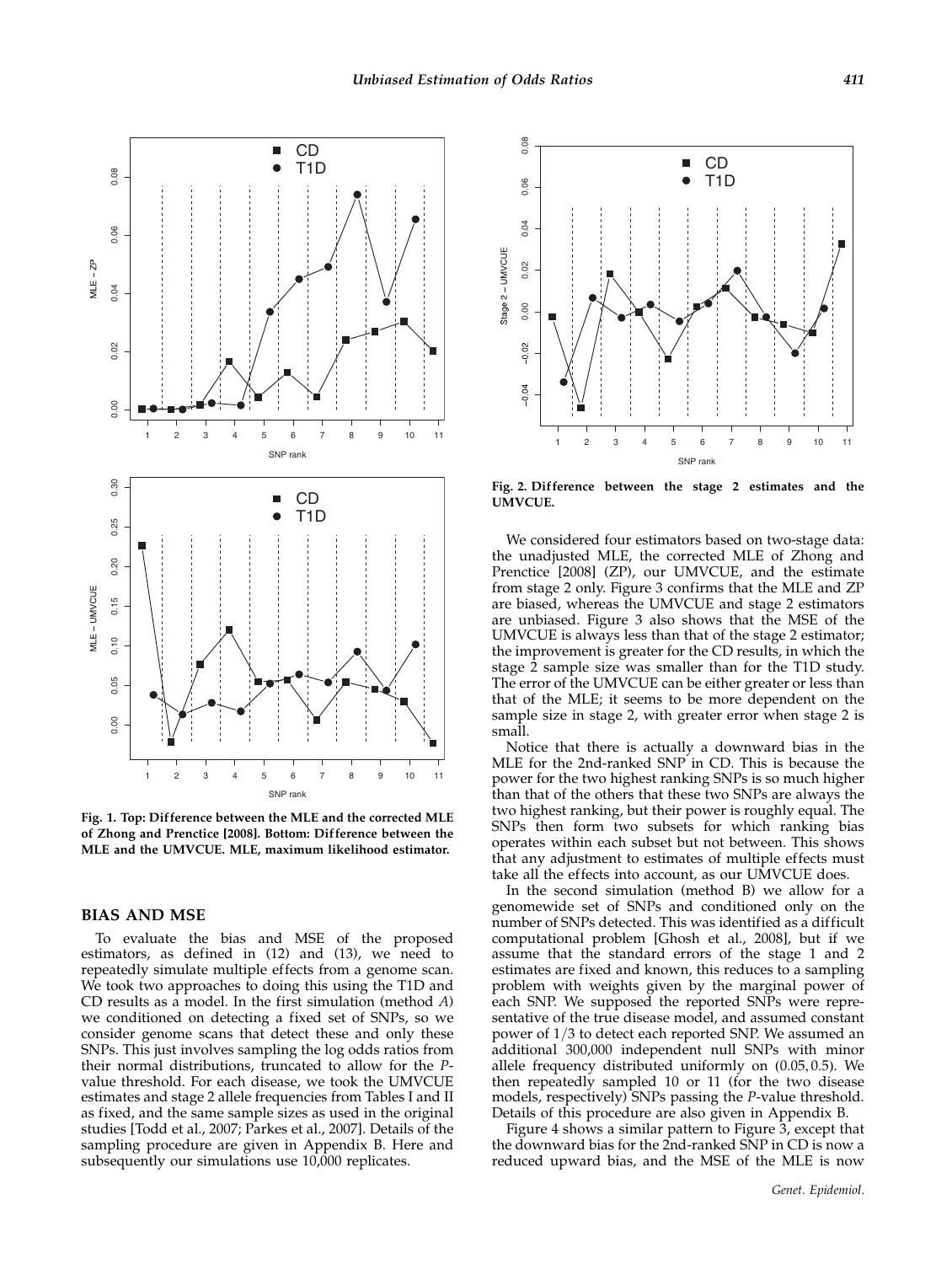

Fig. 3. Top: Bias and MSE for T1D data. Bottom: bias and MSE for CD data. Numbers calculated using method A. TID, type-1 diabetes; CD, Crohn's disease.

TABLE III. Estimated effects of the lowest-ranking SNPs for various assumed P-value thresholds

|                           | $5 \times 10^{-5}$ | $10^{-4}$ | $10^{-3}$ | 0.01   | 0.05   |
|---------------------------|--------------------|-----------|-----------|--------|--------|
| T1D: $\tilde{\mu}_{(10)}$ | 1.00144            | 1.00545   | 1.0226    | 1.0442 | 1.0620 |
| $CD: \tilde{\mu}_{(11)}$  | 1.438              | 1.449     | 1.480     | 1.491  | 1.492  |

SNP, single-nucleotide polymorphism.

greater than for both the stage 2 and UMVCUE estimators. Apparently this is due to the inclusion of many null SNPs, for which the error in the naïve estimate is greater when such an SNP stochastically meets selection criteria in stage 1.

The ZP estimator performs well in terms of MSE, having in most cases the minimum of the four methods. Its bias is reduced compared to the unadjusted MLE, but not always by much, particularly for the top-ranking SNPs. The UMVCUE is unbiased as predicted, but its MSE tends to

be higher than that of ZP, and sometimes of the unadjusted MLE too. This represents a bias-variance trade-off, but we know that the UMVCUE has minimum variance among unbiased estimators that condition on the stage 1 ranking. We consider this further in the section ''Discussion''.

#### BOOTSTRAP CONFIDENCE INTERVAL

We noted earlier that an analytic confidence interval is not known for the UMVCUE: the Rao-Blackwell theorem ensures but does not quantify the minimum variance property. However, since the UMVCUE is unbiased we can regard the MSE as a variance from which confidence intervals can be derived. If we simulate as above from the estimated effect sizes, then the variance gives a parametric bootstrap Wald-type interval subject to the assumptions and conditioning used in the simulation. Our first simulation approach has weaker assumptions about effect size and allele frequency, but stronger conditioning, while our second has stronger assumptions but weaker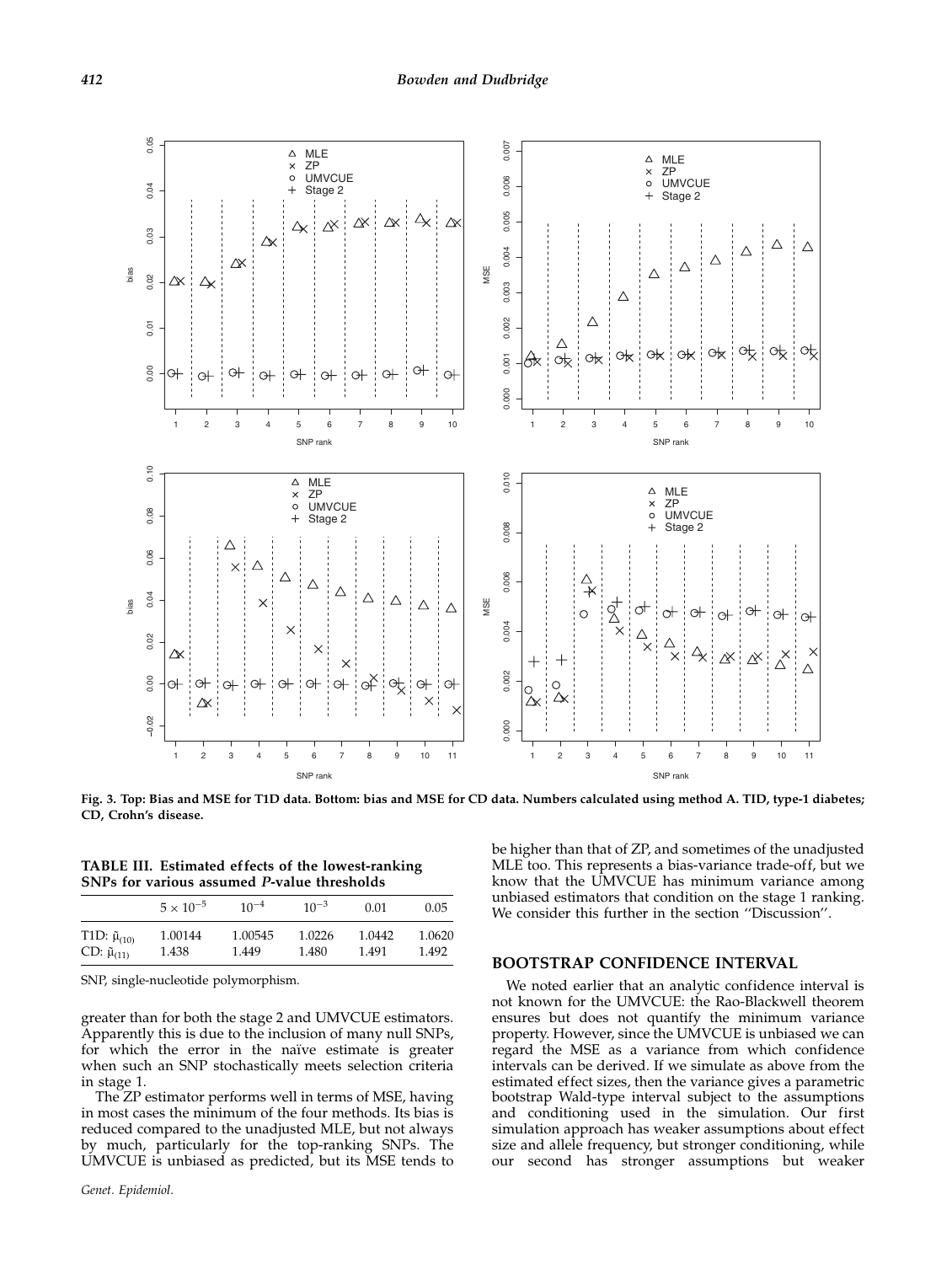

Fig. 4. Top: Bias and MSE for T1D data. Bottom: bias and MSE for CD data. Numbers calculated using method B. TID, type-1 diabetes; CD, Crohn's disease.

conditioning. An alternative simulation approach is to assume that all SNPs have equal frequency and therefore the same standard error [Bowden and Glimm, 2008], which we expect to give a worst case for MSE and therefore a conservative confidence interval, but one with weaker assumptions. Having estimated the MSE, a 95% weaker assumptions. Having estimated the MSE, a 95% confidence interval is estimated by  $\mu_{(i)} \pm 1.96 \sqrt{MSE_{(i)}}$ . This assumes normality of the UMVCUE, which has been observed without proof [Bowden and Glimm, 2008]; but alternatively a quantile-based interval could easily be obtained from the bootstrap replicates to relax this assumption.

#### REPLICATION SAMPLE SIZE

We have seen that the gain in efficiency of our UMVCUE over the stage 2 estimate depends on the sample size in stage 2, more precisely the relative size of stage 2 compared to stage 1. As stage 2 gets larger, our approach gives smaller gains in efficiency, although it is always more efficient. In a sense our examples from

WTCCC were not ideal, because that study was designed as a proof of concept with a smaller sample size than might normally be attained, and the participating groups had access to a larger number of samples that became the de facto replication data even if they were not originally intended as such. While this may yet become a common model, we also considered a design with 20,000 cases and controls in stage 1 and 2,000 of each in stage 2, a possible scenario for future studies as genotyping costs decrease and samples are shared among consortia, such as for metaanalysis. Using simulation method A, conditioning on detecting a fixed set of SNPs, Figure 5 shows that there is a more substantial gain in efficiency from our approach, particularly for the top-ranking SNPs.

The relative sizes of stages 1 and 2 also affect the value of the UMVCUE  $\tilde{\mu}_{(i)}$ , most importantly through the role of the standard errors  $\sigma_{1,(i)}$  and  $\sigma_{2,i}$  but also through  $\sigma_{1,(i-1)}$ and  $\sigma_{1,(i+1)}$ . Figure 6 illustrates this point for estimates of the top-ranking stage 1 SNP, rs17696736, in the T1D data [Todd et al., 2007]. Recall that there is a substantial difference between the stage 1 and 2 estimates for this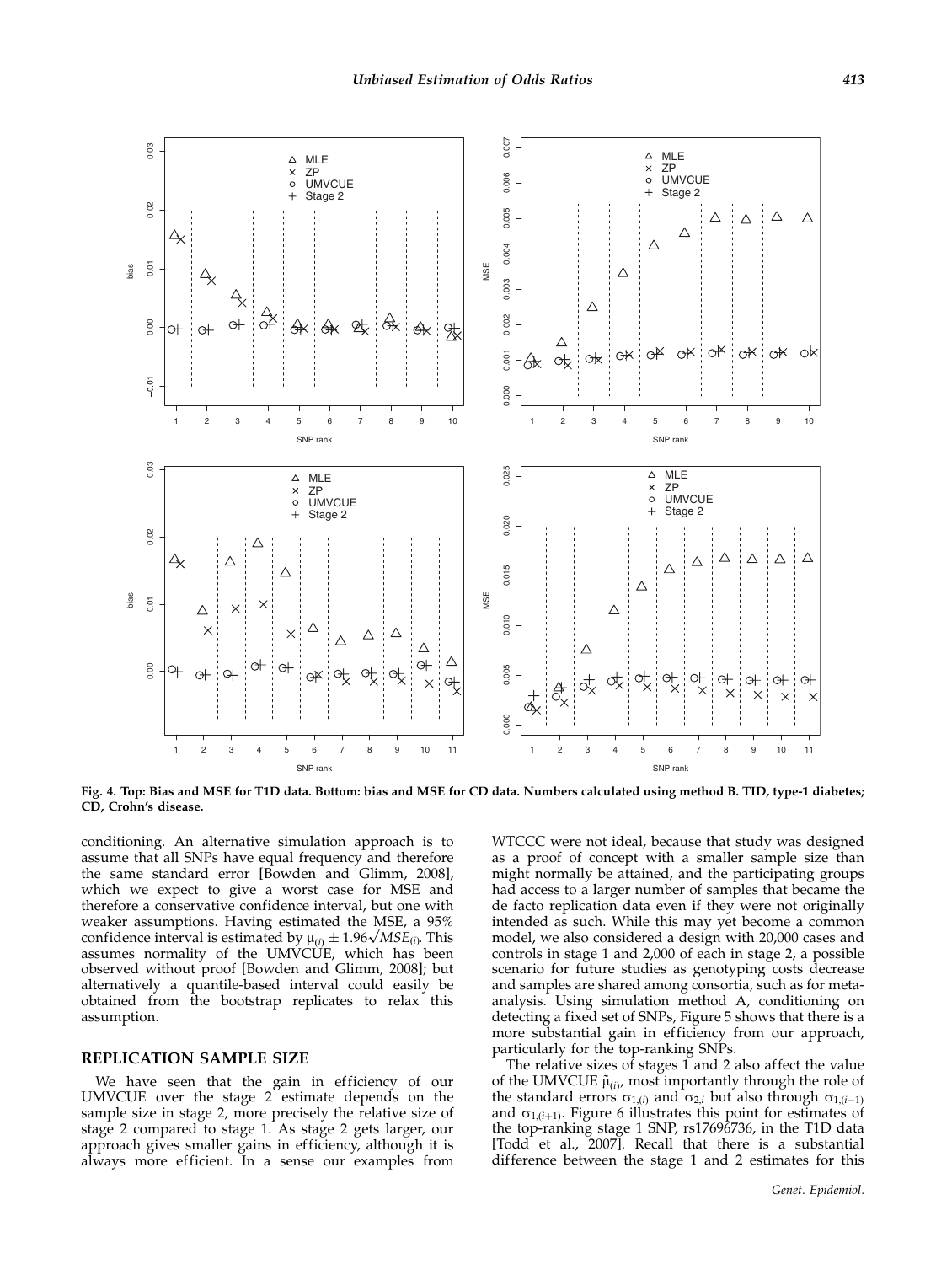

Fig. 5. Top: Bias and MSE for T1D data. Bottom: bias and MSE for CD data. Numbers calculated using simulation method A, but with an assumed stage 1 of size 20,000 and stage 2 size 2,000. TID, type-1 diabetes; CD, Crohn's disease.

SNP, but the UMVCUE is very close to the stage 2 estimate. In the original study, the ratio of the stage 2 estimate's standard error over the stage 1 standard error,  $\sigma_{2,1}/\sigma_{1,(1)}$ , was approximately 0.75. In a simulation study we replaced the actual value of  $\sigma_{2,1}$  by  $\sigma_{2,1}^*$  and varied this in the range  $(0.1\sigma_{1,(1)}, 10\sigma_{1,(1)})$  to demonstrate how the MLE and UMVCUE estimates change. At each value of  $\sigma_{2,1}^*$  the variance of the UMVCUE and MLE were evaluated by simulation as before. When the stage 2 replication study is large relative to stage 1, it dominates the value of both estimators. When the opposite is true they both tend toward to the stage 1 estimate, but the variance of the UMVCUE increases in magnitude. This reflects the fact the UMVCUE remains unbiased: even if it is close to the MLE, the confidence interval covers values of  $\mu_{(1)}$  close to the stage 2 estimate. By the same token, if the true value of  $\mu_{(1)}$ is close to the stage 2 estimate, the larger variance of the UMVCUE allows it to attain values close to the MLE without incurring bias. Note that if  $\mu_{(1)}$  is indeed close to the stage 2 estimate, then unbiasedness implies that the UMVCUE will sometimes be less than the true value, so

Genet. Epidemiol.

will not be close to the MLE for every sample. Although the UMVCUE and MLE can become arbitrarily close as stage 1 gets larger, this will not be true for every sample drawn at a fixed and finite stage 1 size.

#### P-VALUE THRESHOLD

Because our adjustment to the ordinary MLE depends only on the two flanking stage 1 estimates, any  $\overline{P}$ -value threshold affects only  $\tilde{\mu}_{(k)}$  the estimate for the least significant SNP taken forward from stage 1. In fact, adjusting for the values of the flanking estimates automatically ensures adjustment for selection by significance and rank. A reassuring consequence is that all but one of our estimates are robust to mis-specification of the P-value threshold.

In Table III we show the estimated effect of the lowestranking SNPs from the T1D and CD data, for a series of assumed P-value thresholds. It is clear that the estimate is fairly robust to this threshold so long as it is not grossly mis-specified.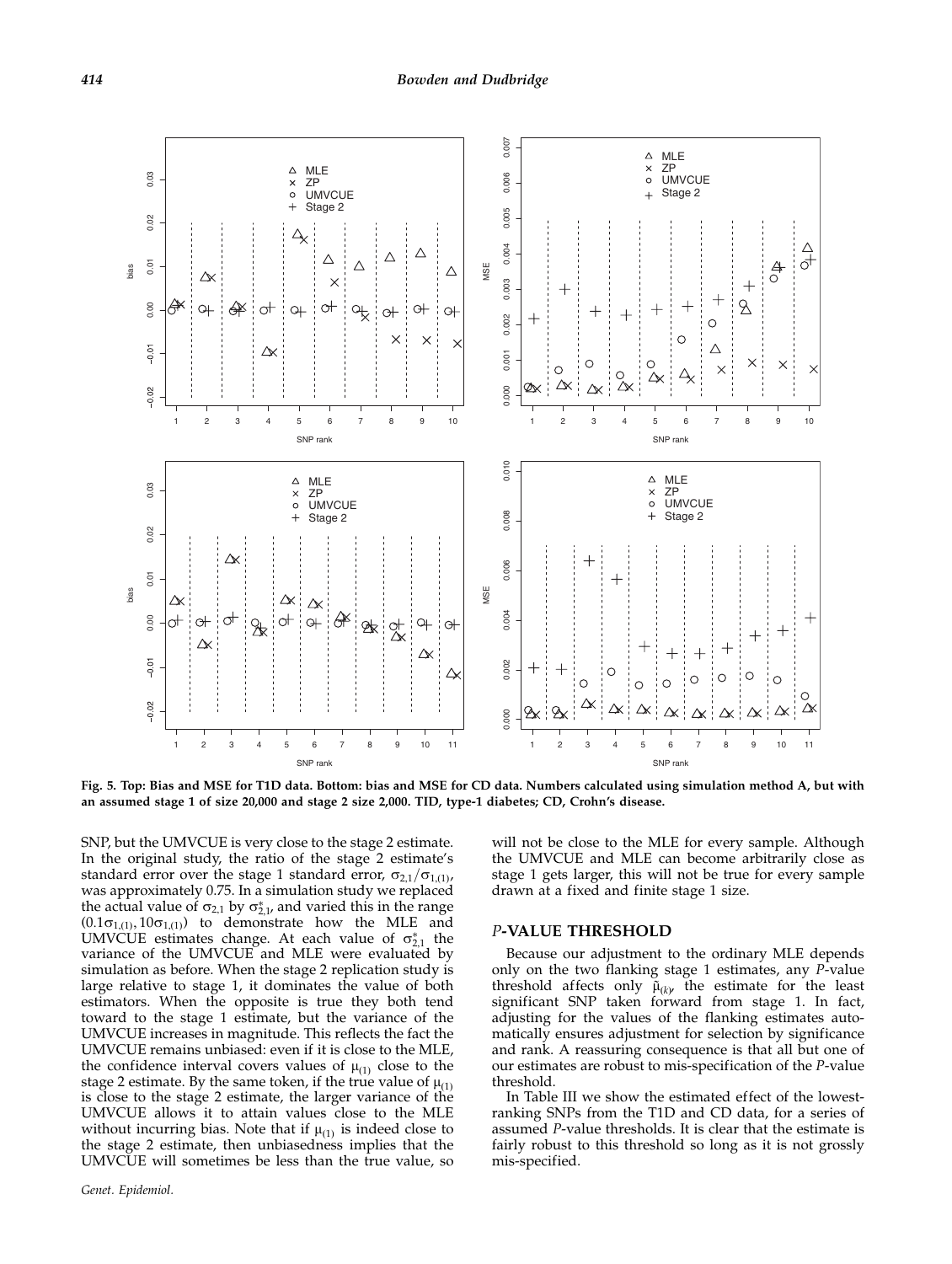

Fig. 6. Point estimates and bootstrap confidence intervals for the MLE and UMVCUE for rs17696736, varying the stage 2 standard error relative to stage 1. The point estimates and bootstrap confidence intervals are calculated using method A.

## DISCUSSION

Correcting for selection bias in genome scans is problematical because no unbiased estimator exists for the scan data alone. We have proposed a two-stage estimator that is unbiased while including the data from a genome scan, and moreover accounts for selection bias by both significance and rank. Our approach explicitly allows for multiple associations arising in a scan, which is important because of the different degrees of ranking bias induced, and also the possibility, as we have seen, of negative bias in some circumstances. We have shown that this estimator gives improved precision compared to estimation based only on replication data, with the greatest improvements when the replication sample size is smaller than the initial scan.

We argue that in many of the applications for which estimation is needed, associations should already have been replicated so that the two-stage design will usually be available. For example, it seems premature to estimate the total attributable risk for the detected loci until those loci have been confirmed. Of course, we are not advocating collection of a second sample only for unbiased estimation, and estimation from the scan data alone will sometimes be necessary, such as in setting the sample size for a replication. One-stage bias-reduced estimators have been proposed [Ghosh et al., 2008], which undoubtedly have utility when their mean square error is small. Our intention here is to explore what can best be done when two-stage data are available. All approaches, including ours, become much more accurate than those based only on the first-stage data. Indeed, we found that the bias and mean squared error of the method of Ghosh et al. [2008] for the simulation studies in the section ''Results'' were in general considerably larger than the two-stage methods (data not shown).

Nevertheless, if only initial scan data are available, we note that our approach can be incorporated into a singlestage analysis. Sun and Bull [2005] proposed a bootstrap estimate of the ranking bias by randomly splitting the sample into discovery and validation subsets [see also Yu et al., 2007]. The difference between estimates in the two subsets gives an estimate of the bias, but we can also use the difference between the discovery estimate and our combined estimate from the two subsets. Our approach can therefore in theory be combined with that of Sun and Bull [2005] to obtain a more accurate bootstrap correction in a single-stage design. This appears to be an interesting topic for further work.

Our focus in this article has been on unbiased point estimation of SNP effects. However, in the section ''Replication Sample Size'' we saw that while the twostage UMVCUE for a top-ranking stage 1 SNP tended toward the biased stage 1 estimate as the stage 2 precision was set close to zero, its bootstrapped confidence interval width increased to keep the estimate nominally unbiased. This suggests the possibility that when only heavily selected stage 1 data are available, by postulating an unbiased estimate with a large variance (in the manner of a vague prior), the resulting UMVCUE confidence interval could also be used for hypothesis testing, to help distinguish null effects from true effects of small magnitude. It would be interesting to assess the performance of this ad hoc proposal relative to other more established multiple testing strategies.

We considered a two-stage design consisting of a genome scan and a replication study, but two-stage genome scans can also be performed [Satagopan et al., 2004]. We did not consider this design because selection is likely to occur after the second stage as well as the first. That is, not all the markers selected from the first stage are expected to be true positives, and only the markers that remain significant after the second stage are deemed to be of further interest. In contrast, unsuccessful replications are still reported following a single-stage scan [Todd et al., 2007] and such markers may remain targets for replication in the future. Our methods originate from the clinical trials literature [Stallard and Todd, 2003; Bowden and Glimm, 2008] in which competing treatments are compared at interim stage and the most promising ones then taken forward. This design is similar to the genome scan situation although the end motives are sometimes different. For example, in such a clinical trial it is important to select the ''correct'' treatments at interim, that is we want the top-ranking treatments at interim to be those with the truly strongest effects, so that resources are then directed to the right targets. In genomewide association scans it is more important to detect a large number of true effects, accepting that power is incomplete and that some effects of similar strength will not be detected. Again, in a clinical trial the total sample size is a limiting aspect, giving a trade-off between selecting the right treatments (with a large stage 1) and accurately estimating their effects (with a large stage 2). To date this has not been a critical issue in genome scans as the primary aim is to ensure a sufficiently large stage 1 to detect many true effects, and replication has generally not been an integrated element in the design. This may change with time, leading to trade-offs similar to those in two-stage scans [Satagopan et al., 2004], but in which the false-positive rate in stage 1 is controlled more strictly.

Our estimator has the minimum variance among unbiased estimators that condition on the ordering in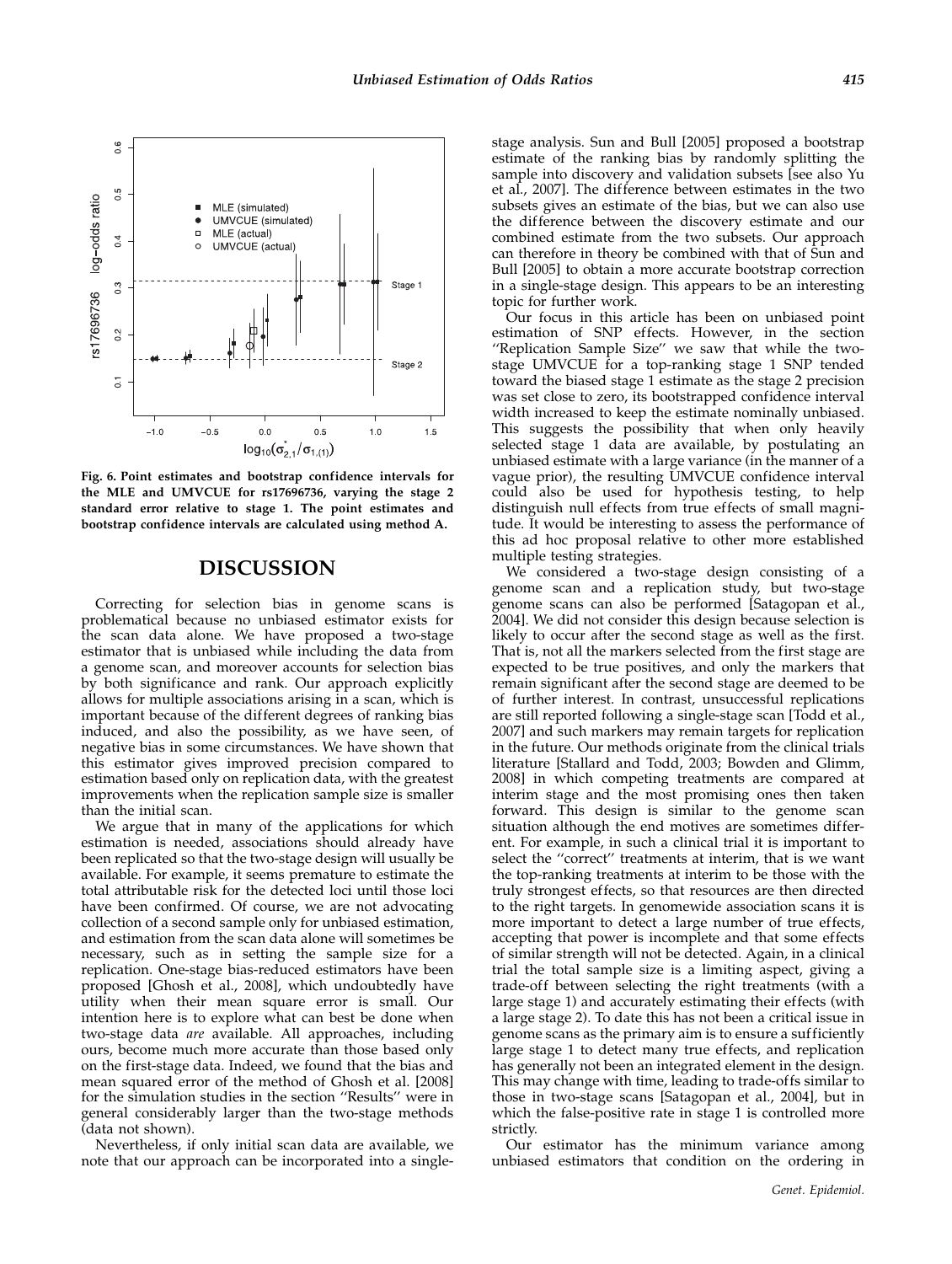stage 1, but this holds only marginally for each estimate and not jointly. That is, each of  $\tilde{\mu}_{(1)}, \tilde{\mu}_{(2)}, \tilde{\mu}_{(3)}, \ldots$ , can be regarded as having minimum variance when considered singly, but when considering the vector of effects  $\mu$  there may be multivariate estimators with smaller variance. This is because we consider only the two flanking estimates for each effect, whereas there is information in the other estimates that could potentially be taken into account. A jointly minimum variance estimator conditioning on the same ordering remains an open problem.

We give a formula based on ranking by P-values from a Wald test, but the current test of choice is the Cochran-Armitage test of trend, which is the score test from a logistic regression model [Sasieni, 1997]. The Wald test gives a closed form expression in terms of estimated odds ratios and standard errors, and in large samples the score and Wald tests are very close. Nevertheless our approach can be applied to a ranking based on any function of suitable summary statistics, including score tests and also Bayes factors [WTCCC, 2007]. Let  $T$  be a statistic on which SNPs are ranked, and suppose it can be computed from an estimate of the odds ratio X and some nuisance parameters  $\theta$ . Write  $T = T(X; \theta)$  and let  $T^{-1}(x; \theta)$  be the solution of  $T(X; \theta) = x$ . Then equation (11) becomes

$$
W_{s,t}^{(p)} = \frac{\sqrt{\sigma_{1,(s)}^2 + \sigma_{2,s}^2}}{\sigma_{1,(s)}^2} (\hat{\mu}_{(s)} - (-1)^p T^{-1} (T(X_{(t)}; \theta_{(t)}); \theta_{(s)})).
$$
\n(14)

We applied this approach to Pearson  $\chi^2$  tests from the 2  $\times$  2 allelic contingency tables inferred from the reported summaries [Todd et al., 2007; Parkes et al., 2007]. Here the nuisance parameters  $\theta$  were the allele frequency, sample size, and case/control ratio. The results were almost identical to those obtained from the Wald tests (data not shown).

Our results show that while our estimator is unbiased, it can have greater mean square error than the two alternatives we considered for this design: the unadjusted standard combined estimate, and the significance-corrected estimator of Zhong and Prenctice [2008]. Although those competitors are biased, the magnitude of the bias is often small, and perhaps acceptable in view of their smaller MSE. This bias-variance trade-off is a common problem in choosing an estimator, but we think that unbiased ness is an important goal in genomewide association studies for two main reasons. Firstly, the sample sizes are so large that the MSE is small in absolute terms for the UMVCUE also, and when the expected error is small it is tempting to take the estimate at face value. Secondly, as the effect sizes in genome scans are small, the bias in estimation will influence decisions on whether associations are worth following up: essentially, the bias will influence the false discovery rate, and it seems worthwhile to reduce this possibility.

We have assumed that all effect estimates are independent. This is approximately true for the studied examples since replication was attempted for one SNP in each genomic region, with two exceptions (5p13 and 5q33 in CD) in which the replicated SNPs were in weak linkage disequilibrium (LD). However, each SNP was selected for being the most significant in its local region, so that some ranking bias is present in the stage 1 estimates that is not accounted for by our approach. We do not expect this to be

a serious problem since the ranking bias decreases as LD increases, so that when our failure to account for LD is most acute, the resulting bias is minimal. Nevertheless, a precise unbiased estimator that takes into account known or estimated LD structure is an open problem for further work.

Finally we note that our approach extends trivially to a meta-analysis of several studies following an initial scan, by treating the combined estimate from the replication studies as our stage 2 and then combining it with the initial scan to obtain an overall unbiased estimate. R code to implement the method proposed in this article is available from the authors on request.

## ACKNOWLEDGMENTS

J.B. and F.D. are funded by the UK MRC (grant codes WBS U.1052.00.001.00001.01 and WBS U.1052.00.012.00001.01, respectively).

## REFERENCES

- Bowden J, Glimm E. 2008. Unbiased estimation of selected treatment means in two-stage trials. Biometrical J 50:515–527.
- Chanock SJ, Manolio T, Boehnke M, Boerwinkle E, Hunter DJ, Thomas G, Hirschhorn JN, Abecasis G, Altshuler D, Bailey-Wilson JE, Brooks LD, Cardon LR, Daly M, Donnelly P, Fraumeni JF, Jr, Freimer NB, Gerhard DS, Gunter C, Guttmacher AE, Guyer MS, Harris EL, Hoh J, Hoover R, Kong CA, Merikangas Kr, Morton CC, Palmer LF, Phimister EG, Rice JP, Robert J, Rotimi C, Tucker Ma, Vogan KJ, Wacholder S, Wijsman EM, Winn DM, Collins FS, NCI-NHGRI Working Group on Replication in Association Studies 2007. Replicating genotype–phenotype associations. Nature 447:655–660.
- Cohen A, Sackrowitz H. 1989. Two stage conditionally unbiased estimators of the selected mean. Stat Probability Lett 8:273–278.
- Copas J. 1999. What works? Selectivity models in meta-analysis. J R Stat Soc Ser A 162:95–109.
- Easton DF, Pooley KA, Dunning AM, Pharoah PDP, Thompson D, Ballinger DG, Struewing JP, Morrison J, Field H, Luben R, Wareham N, Ahmed S, Healey CS, Bowman R; SEARCH collaborators, Meyer KB, Haiman CA, Kolonel LK, Henderson BE, Le Marchand L, Brennan P, Sangrajrang S, Gaborieau V, Odefrey F, Shen CY, Wu PE, Wang HC, Eccles D, Evans DG, Peto J, Fletcher O, Johnson N, Seal S, Stratton MR, Rahman N, Chenevix-Trench G, Bojesen SE, Nordestgaard BG, Axelsson CK, Garcia-Closas M, Brinton L, Chanock S, Lissowska J, Peplonska B, Nevanlinna H, Pagerholm R, Eerola H, Kang D, Yoo KY, Noh DY, Ahn SH, Hunter DJ, Hankinson SE, Cox DG, Hall P, Wedren S, Liu J, Low YL, Bogdanova N, Schurmann P, Dork T, Tollenaar RA, Jacobi CE, Devilee P, Klijn JG, Sigurdson AJ, Doody MM, Alexander BH, Zhang J, Cox A, Brock IW, MacPherson G, Reed MW, Couch FJ, Goode EL, Olson JE, Meijers-Heijboer H, van den Puweland A, Uitterlinden A, Rivadeneira F, Milne RL, Ribas G, Gonzalez-Neira A, Benitez J, Hopper JL, McCredie MM, Southey M, Giles GG, Schroen C, Justenhoven C, Brauch H, Hamann U, Ko YD, Spurdle AB, Beesley J, Chen X, kConFab; AOCS Management Group, Mannermaa A, Kosma VM, Kataja V, Hartikainen J, Day NE, Cox DR, Ponder BA. 2007. Genome-wide association study identifies novel breast cancer susceptibility loci. Nature 447:1087–1093.
- Garner C. 2007. Upward bias in odds ratio estimates from genomewide association studies. Genet Epidemiol 31:288–295.
- Ghosh A, Zou F, Wright FA. 2008. Estimating odds ratios in genome scans: an approximate conditional likelihood approach. Am J Hum Genet 82:1064–1074.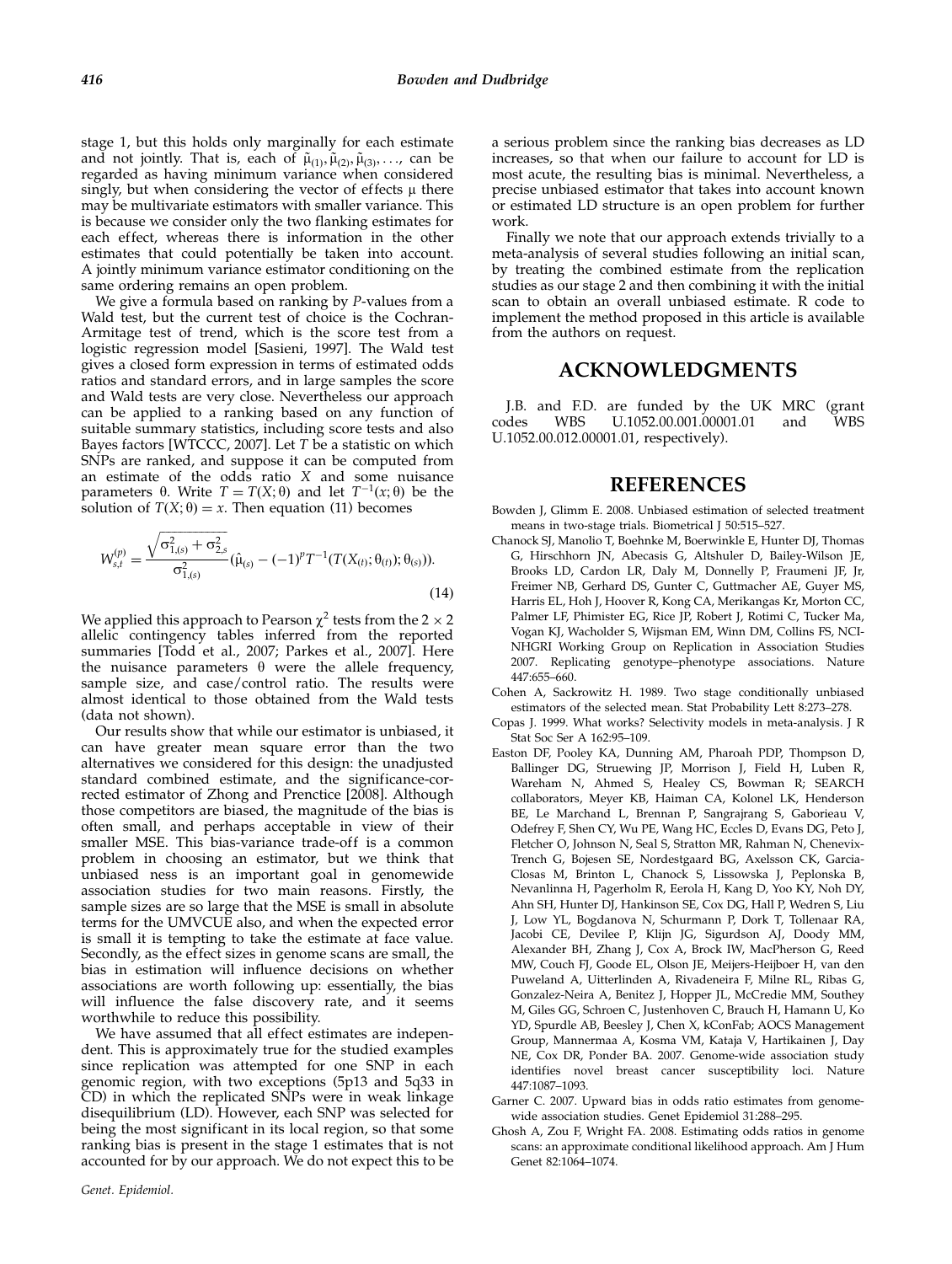- Göring HHH, Terwilliger JD, Blangero J. 2001. Large upward bias in estimation of locus-specific effects from genome wide scans. Am J Hum Genet 69:1357–1369.
- Hedges LV. 1992. Modeling publication selection effects in metaanalysis. Stat Sci 7:246–255.
- Hirschhorn JN, Daly MJ. 2005. Genome-wide association studies for common diseases and complex traits. Nat Rev Genet 6:95–108.
- Hutton JL, Williamson PR. 2000. Bias in meta-analysis due to outcome variable selection within studies. Appl Stat 49:359–370.
- Janssens AC, Gwinn M, Bradley LA, Oostra BA, van Duijn CM, Khoury MJ. 2008. A critical appraisal of the scientific basis of commercial genomic profiles used to assess health risks and personalize health interventions. Am J Hum Genet 82:593–599.
- Lohmueller KE, Pearce CL, Pike M, Lander ES, Hirschhorn JN. 2003. Meta analysis of genetic association studies supports a contribution of common variants to susceptibility to common disease. Nat Genet 33:177–182.
- Parkes M, Barrett JC, Prescott NJ, Tremelling M, Anderson CA , Fisher Sa, Roberts RG, Nimmo Er, Cummings FR, Soars D, Drummond H, Lees CW, Khawaja SA, Bagnall R, Burke DA, Todhunter CE, Ahmad T, Onnie CM, McArdle W, Strachan D, Bethel G, Bryan C, Lewis CM, Deloukas P, Forbes A, Sanderson J, Jewell DP, Satsangi J, Mansfield JC, Wellcome Trust Case Control Consortium, Cardon L, Mathew CG. 2007. Sequence variants in the autophagy gene IRGM and multiple other replicating loci contribute to Crohn's disease susceptibility. Nat Gen 39:830–832.
- Posch M, Koenig F, Branson M, Brannath W, Dunger-Baldauf C, Bauer P. 2005. Testing and estimation in flexible group sequential designs with adaptive treatment selection. Stat Med 24:3697–3714.
- Putter J, Rubinstein D. 1968. Technical report TR165: on estimating the mean of a selected population. University of Wisconsin statistics department, Wisconsin.
- Sampson AR, Sill MW. 2005. Drop-the-losers design: normal case. Biometrical J 47:257–268.
- Sasieni PD. 1997. From genotypes to genes: doubling the sample size. Biometrics 53:1253–1261.
- Satagopan JM, Venkatraman ES, Begg CB. 2004. Two-stage designs for gene-disease association studies with sample size constraints. Biometrics 60:589–597.
- Sill MW, Sampson AR. 2007. Extension of a two-stage conditionally unbiased estimator of the selected population to the bivariate normal case. Commun Stat Theory Methods 36:801–813.
- Stallard N, Todd S. 2003. Sequential designs for phase III clinical trials incorporating treatment selection. Stat Med 22:689–703.
- Stallard N, Todd S, Whitehead J. 2008. Estimation following selection of the largest of two normal means. J Stat Plann Inference 138:1629–1638.
- Sun L, Bull SB. 2005. Reduction of selection bias in genomewide studies by resampling. Genet Epidemiol 28:352–367.
- Thaler R. 1988. Anomalies: the winner's curse. J Econ Perspect 2:191–202.
- Thall PJ, Simon R, Ellenberg SS. 1988. Two-stage selection and testing designs for comparative clinical trials. Biometrika 75:303–310.
- Todd JA, Walker NM, Cooper JD, Smyth DJ, Downes K, Plagnol V, Bailey R, Nejentsev S, Field SF, Payne F, Lowe CE, Szesko JS, Hafler JP, Zeitels L, Yang JH, Vella A, Nutland S, Stevents HE, Schuilenburg H, Coleman G, Maisuria M, Meadows W, Smink LJ, Healy B, Burren OS, Lam AA, Ovington NR, Allen J, Adlem E, Leung HT, Wallace C, Howson JM, Guja C, Ionescu-Tirgoviste C; Genetics of Type 1 Diabetes in Finland, Simmonds MJ, Heward JM, Gough SC; Wellcome Trust Case Control Consortium, Dunger DB, Wicker LS, Clatyton DG. 2007. Robust associations of four new chromosome regions from genome-wide analyses of type 1 diabetes. Nat Genet 39:857–864.
- Williamson PR, Gamble C, Altman DG, Hutton JL 2005. Outcome selection bias in meta-analysis. Stat Methods Med Res 14:515–524.
- Wellcome Trust Case Control Consortium. 2007. Genome-wide association study of 14,000 cases of seven common diseases and 3,000 shared controls. Nature 2007:661–678.
- Yu K, Chatterjee N, Wheeler W, Li Q, Wang S, Rothman N, Wacholder S. 2007. Flexible design for following up positive findings. Am J Hum Genet 81:540–551.
- Zhong H, Prentice RL. 2008. Bias-reduced estimators and confidence intervals for odds ratios in genome-wide association studies. Biostatistics 9:621–634.
- Zöllner S, Pritchard JK. 2007. Overcoming the winner's curse: estimating penetrance parameters from case-control data. Am J Hum Genet 80:605–615.

## APPENDIX A RANKING BY TWO-SIDED P-VALUE AND THRESHOLD

For  $i = 2, \ldots, k - 1$  we note that

$$
\frac{|X_i|}{\sigma_{1,i}} \geq \frac{|X_{i+1}|}{\sigma_{1,i+1}}
$$

implies

$$
X_i \in \left(-\infty, -\frac{\sigma_{1,i}|X_{i+1}|}{\sigma_{1,i+1}}\right) \cup \left(\frac{\sigma_{1,i}|X_{i+1}|}{\sigma_{1,i+1}}, \infty\right).
$$

Also, the fact that

$$
\frac{|X_i|}{\sigma_{1,i}} \le \frac{|X_{i-1}|}{\sigma_{1,i-1}}
$$

implies

$$
X_i \in \left(-\frac{\sigma_{1,i}|X_{i-1}|}{\sigma_{1,i-1}}, \frac{\sigma_{1,i}|X_{i-1}|}{\sigma_{1,i-1}}\right).
$$

Putting these two bounds together, and also noting that

$$
\frac{\sigma_{1,i}|X_{i-1}|}{\sigma_{1,i-1}} \ge \frac{\sigma_{1,i}|X_{i+1}|}{\sigma_{1,i+1}}
$$

$$
X_{i} \in \left(-\frac{\sigma_{1,i}|X_{i-1}|}{\sigma_{1,i-1}}, -\frac{\sigma_{1,i}|X_{i+1}|}{\sigma_{1,i+1}}\right) \cup \left(\frac{\sigma_{1,i}|X_{i+1}|}{\sigma_{1,i+1}}, \frac{\sigma_{1,i}|X_{i-1}|}{\sigma_{1,i-1}}\right). \tag{A1}
$$

For  $i = 1$  we replace  $\sigma_{1,i}|X_{i-1}|/\sigma_{1,i-1}$  with  $\infty$  and for  $i = k$ we replace  $\sigma_{1,i}|X_{i+1}|/\sigma_{1,i+1}$  with  $\sigma_{1,i}\Phi^{-1}(1 - p_{\rm crit}/2)$ .

Modifying the proof to take into account the new thresholds for  $X_i$  we must evaluate the integral

$$
\left(\int_{-\frac{\sigma_{1,i}|X_{i+1}|}{\sigma_{1,i+1}}}^{-\frac{\sigma_{1,i}|X_{i+1}|}{\sigma_{1,i+1}}} + \int_{\frac{\sigma_{1,i}|X_{i-1}|}{\sigma_{1,i+1}}}^{\frac{\sigma_{1,i}|X_{i-1}|}{\sigma_{1,i-1}}} \right) f(X, Z_i|Q^*) \,dX_i \tag{A2}
$$

to derive  $f(X_i^c, Z_i | Q^*)$ . Calculating  $E[f(Y_i | X_i^c, Z_i, Q^*)]$  involves a similar two-component integral, and leaves the expression in equation (10).